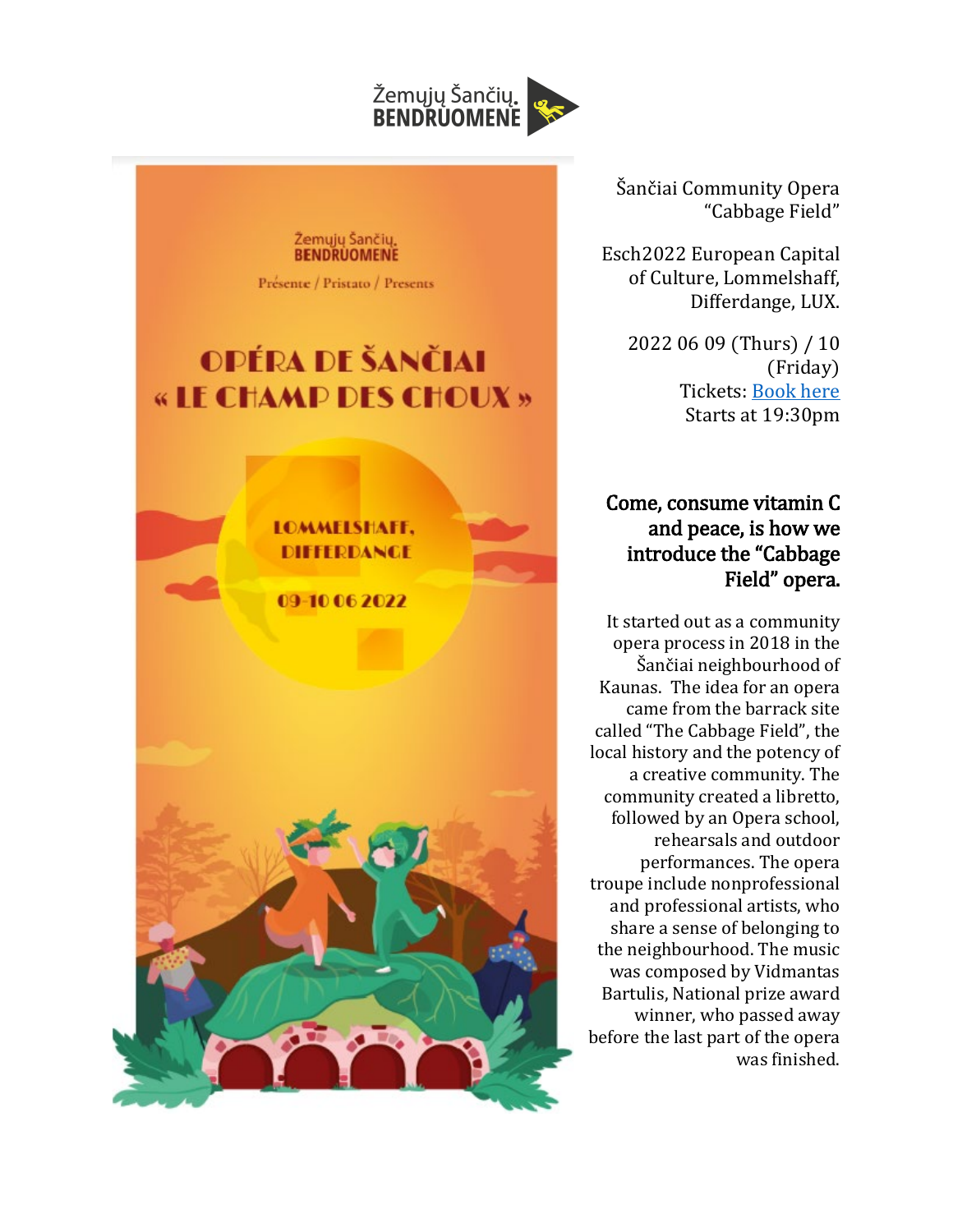

The action of the opera takes place at the end of the 1930s, in the Šančiai neighbourhood, at the army field near to its cabbage cellars. The people of Šančiai gather to make sauerkraut. Two opposing groups meet here: one led by Genelis and the other – by Antanas. Genelis insults Antanas and steps on his foot. A fight breaks out between the two groups. All of this is watched by Genelis sister Rozalija. She decides to step in and stop the fight. Antanas recognises Rozalija, who he had not seen for many years, and begins to talk to her. They fall for each other. But beautiful feelings are interrupted by the war. Men go to war. Women remain at home to suffer the horror and violence of war. Soldiers try to rape Rozalija, but she is rescued by Franė, the brave woman from Genelis group. At the end of the war, tired and sad, Antanas and Genelis return to their homes. Rozalija and Franė do not recognise them. Laughing at the old looking men, they tell them about what happened during the war. Antanas and Genelis become friends. They promise that from now on there will be peace in Šančiai and everything that was destroyed will be rebuilt. They start to gather the community at the table for cabbage soup.

The opera is an example of the Faro Convention and the Rome Charter, where local people, without help or permission, determine their own cultural heritage and contemporary expression. In 2016 the community reclaimed the contaminated piece of land and named it "The Cabbage Field". This initiative was awarded by United Cities Local Government network's a Prize for Culture, as a good practice expression of a community's right to its own cultural expression.

So, come and share with us an artistic experience, a bowl of cabbage soup and use your imagination for how your own community story could come to life!

More information about the community opera process: OPERA - [Genius Loci](https://sanciubendruomene.lt/lt/bendruomenes/zsb/opera/)  [\(sanciubendruomene.lt\)](https://sanciubendruomene.lt/lt/bendruomenes/zsb/opera/)

For further information: Contact: Ed Carroll Mail: [edinkaunas@gmail.com](mailto:edinkaunas@gmail.com) / Mobile: +353872334931 or +37065557359









CREDITS :